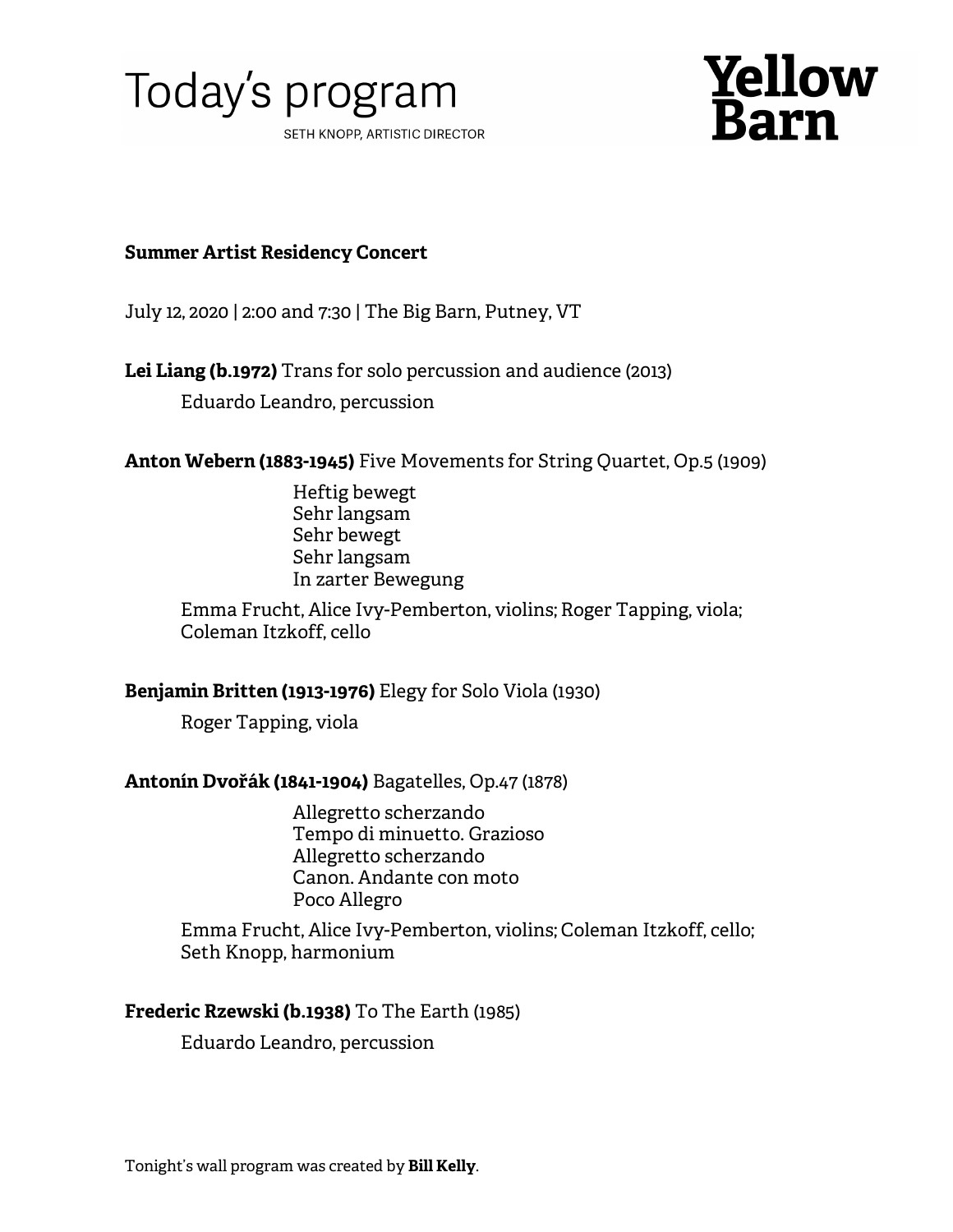# **Program Notes**

# **Lei Liang (b.1972)**

Trans for solo percussion and audience (2013)

*Trans*: transience – transmutate – transcribe – transfigure – transform – trance.

The soloist performs from three staves, each reflecting a state of mind – the "outward space" (outwardly expressive), the "inward space" (inwardly contemplative), and the "immovable space" (at the same time fully engaged and detached). It is in three sections: "3=1," "1=1," and "1=3".

The piece is not contrapuntal elaborations of a single mindset, but the simultaneous unfolding of different impulses. The difference and contrast between the three spaces are to be articulated by choice of instrumentation, interpretation and performance presence.

The soloist engages the audience by initiating responses in sound. The audience forms "sonic clouds" by playing pairs of rocks, in response to the initiation of the soloist and the performance environment.

For the premiere performance, 60 pairs of pebbles are distributed to the audience to form the "sonic clouds." It can be made by other objects (such as paper, breath, wood, etc.) and can be performed by fewer or greater number of audience members depending on the occasion and the performance situation.

The soloist uses his/her own discretion to initiate, conduct, and determine the length, timing, and the extent to which the audience participates in the performance. The performer should strive to achieve, at some points during the performance where the sonic environment (created by the audience) and the work (performed by the soloist) become indistinguishably unified.

—Lei Liang

# **Anton Webern (1883-1945)**

Five Movements for String Quartet, Op.5 (1909)

"Baby shoes, for sale, never worn." The power in this famous short story comes from its brevity, from what is left unsaid. The six words on the page guide the reader toward a unified tragedy, but completing that tragedy relies as much on the imagination of the reader as that of the writer. Though this work is often attributed to Hemingway, the earliest version was published in a small American newspaper in 1906. In Vienna that same year, the composer Anton Webern, known for his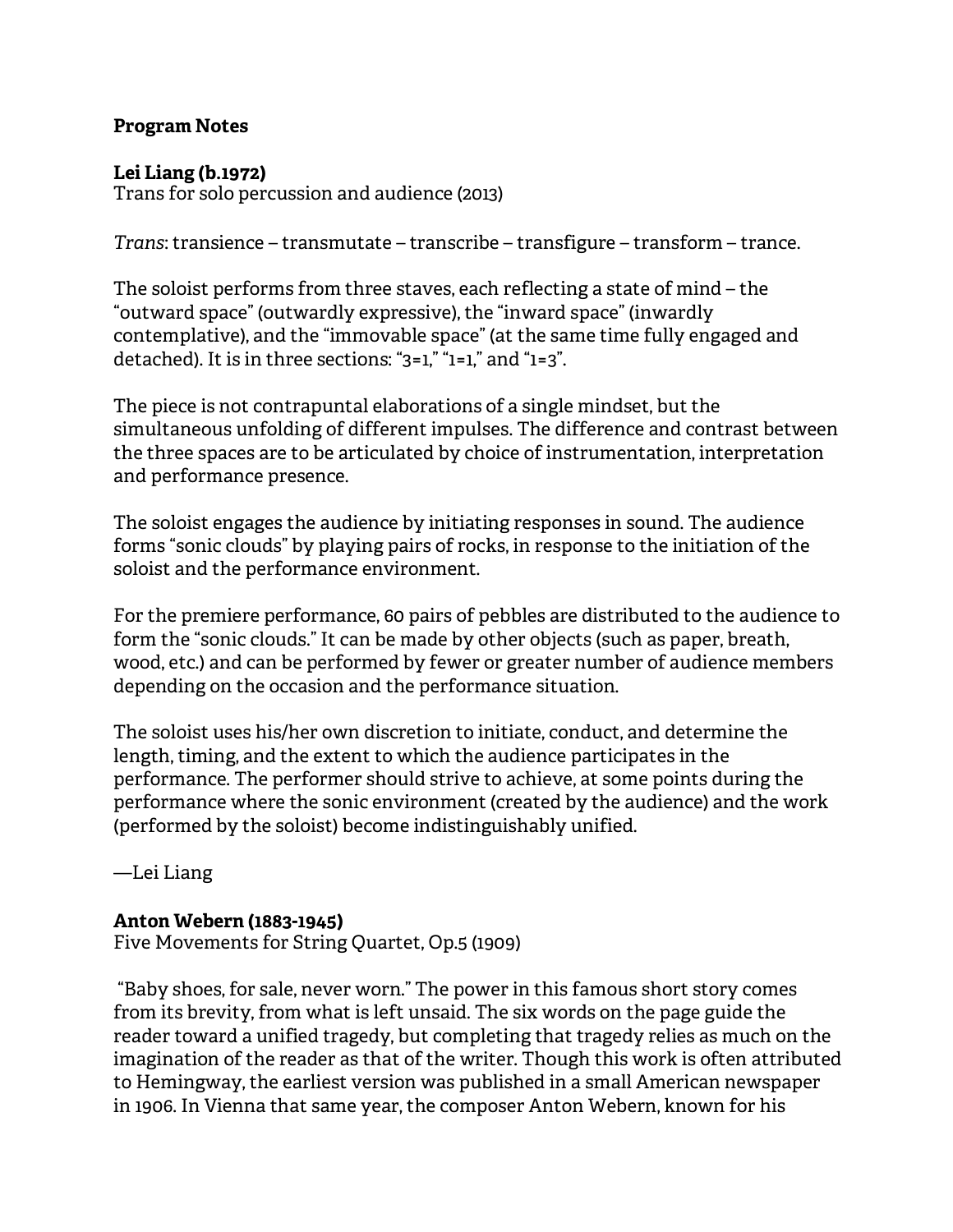hallmark of brevity, began his studies as the pupil of Arnold Schoenberg.

Webern's reverence for Schoenberg lasted a lifetime, and began during his years of study from 1905-1908. While he started out as a devotee of late Romantics like Wagner and Strauss, Webern was quickly drawn to the coherence in Schoenberg's way of writing. In Webern's Fünf Sätze for String Quartet written in 1909, one can hear the shifting of a great mind—a mind that is in no way divorced from romanticism that came before him, but is looking toward music of the future. Webern struggled with harmony and counterpoint before coming to Schoenberg; his very early music has the feeling of trying to conform with the past, but not quite fitting in. Schoenberg gave Webern the strength to break away from perceived expectations. His teaching credo was, "Have the courage and force to approach everything in such a way that it becomes unique through the manner in which it is seen."

When Webern left Schoenberg's class in 1908, he needed to find himself in the absence of his beloved teacher. Webern turned to the poetry of Stefan George as artistic inspiration for his Op. 3 and 4 text settings. Beginning with these songs, and continuing in his Op. 5 movements for string quartet, Webern honed the skill of brevity. Every note in these pieces is carefully placed, and so incredibly imaginative. As with the short story, it takes a great amount of thought to write a 14-bar movement. The longest movement in Fünf Sätze is 55-bars, the shortest 13. Even 55-bars is barely the length of the exposition of a Beethoven quartet. Yet this twenty-minute piece is packed with color and texture.

It is easy to get wrapped up in logic and "math" when studying music of the Second Viennese School. Webern's music is filled with passages of aurally obscured symmetry, which is sometimes more observable through analysis on paper than analysis by ear. One should never forget, however, that Webern was writing primarily out of intuition. On many of his musical sketches, he would write a quick verbal cue to remind himself of the feeling he wished to communicate such as on one, "coolness of early spring."

In Webern's view, he was very much a product of his time and was not trying to refute the validity of music that came before him. He equated the relationship between the Second Viennese School and the late Romantics to the relationship between Bach and Handel: inseparable because they lived and operated during the same period, and yet, as he put it, "one shouldn't mention the two in the same breath!"

—Annie Jacobs-Perkins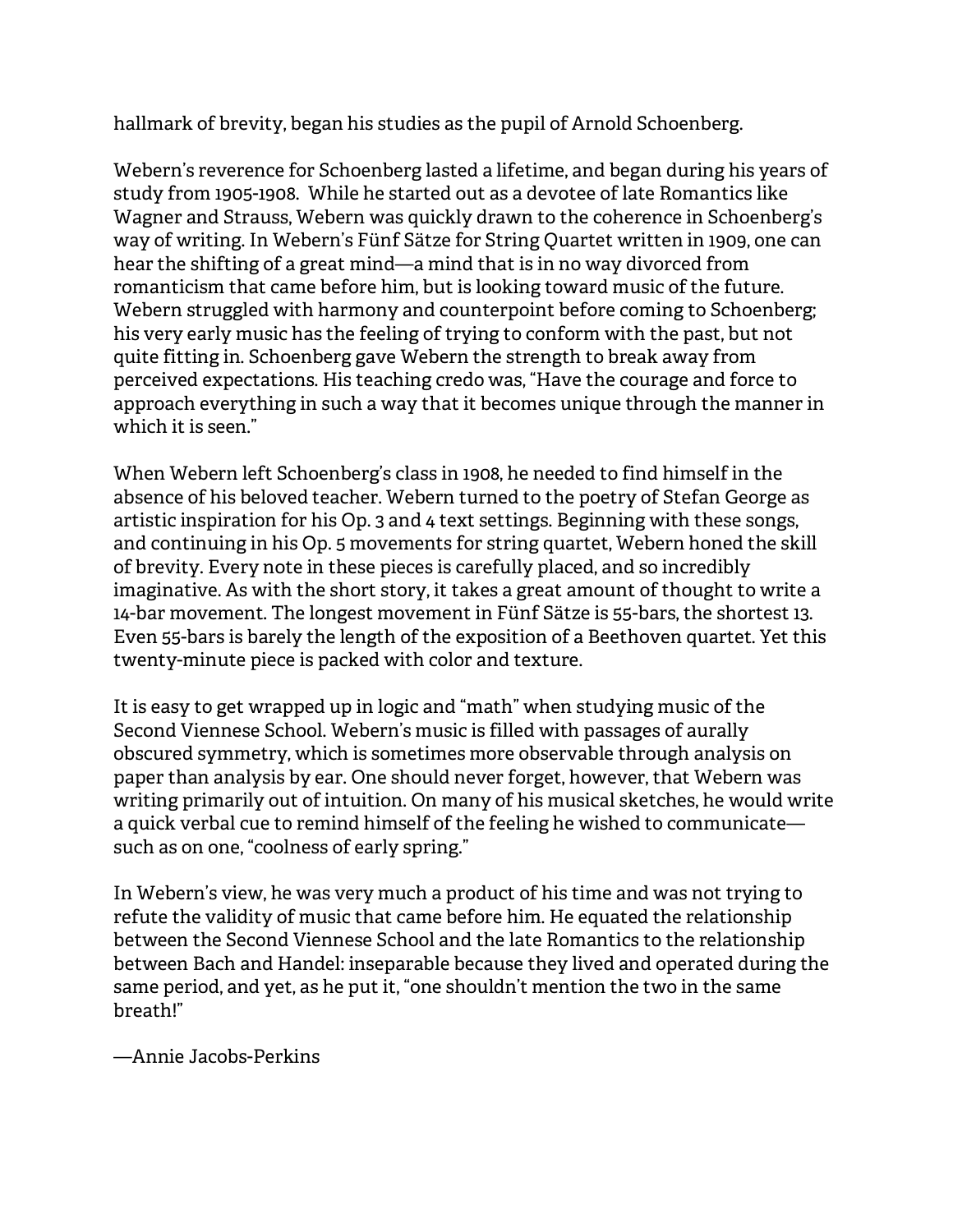#### **Antonín Dvořák (1841-1904)**

Bagatelles, Op.47 (1878)

Antonín Dvorák's (1841-1904) name is synonymous with Czech folk music. Dvorák was born in a small village north of Prague to František and Anna Dvorák. His father was a butcher and an innkeeper who played the zither as a hobby. When Antonín began playing the violin as a six-year-old, his parents quickly recognized a profound musical gift. They worked hard to ensure him the best education possible. He studied in many different cities surrounding his hometown, and eventually landed in Prague where he began his career as a violist in a folk ensemble in 1859.

Dvorák's first compositions date from 1865. As early as 1866 he turned away from traditions of Germanic romantic music and focused instead on Slavonic folk music—music connected to the Earth from which he grew. In the beginning stages of his career Dvorák was strapped for money. He annually submitted his scores to the Austrian State Stipendium, which allotted him prize money for his work. From 1874-1877 he submitted his work to this prize, and each year Johannes Brahms sat on the panel and was impressed with this young composer's work. Finally in 1877, with the submission of his Morovian Duets, Brahms sent a letter to his publisher, Simrock, expressing support for Dvorák and requesting that his duets be published. This marked the beginning of Dvorák's success.

Unfortunately, because Dvorák's music was so overtly nationalistic and because of stressed European politics, he was not easily accepted in Austrian and German circles. Dvorák believed that "an artist too has a fatherland in which he must have a firm faith and which he must love," and was unwilling to return to Germanic musical models to appease German audiences. For this reason, his success in England following a trip in 1884 was a relief. Here was a place he could compose without having to censor himself.

In 1891, New Yorker Jeannette Thurber approached Dvorak about becoming the artistic director of the National Conservatory of Music. Thurber lamented the fact that America had no national style of music and looked to Dvorák to help find America's voice. Dvorak accepted Thurber's offer, but seemed to have a more modern and progressive view of America and American music than his contemporaries. He immediately recognized that America already had its own music—just not where people bothered to look. Dvorák wrote, "I am convinced that the future music of this country must be based on what are called [African-American] melodies….these beautiful and varied themes are the product of the soil. They are the folk songs of America and your composers must turn to them." The works he wrote while living in New York, including the "From the New World" Symphony and the "American" Quartet, take inspiration from tonal characteristics of African-American spirituals and Native American folk music. Dvorák returned to